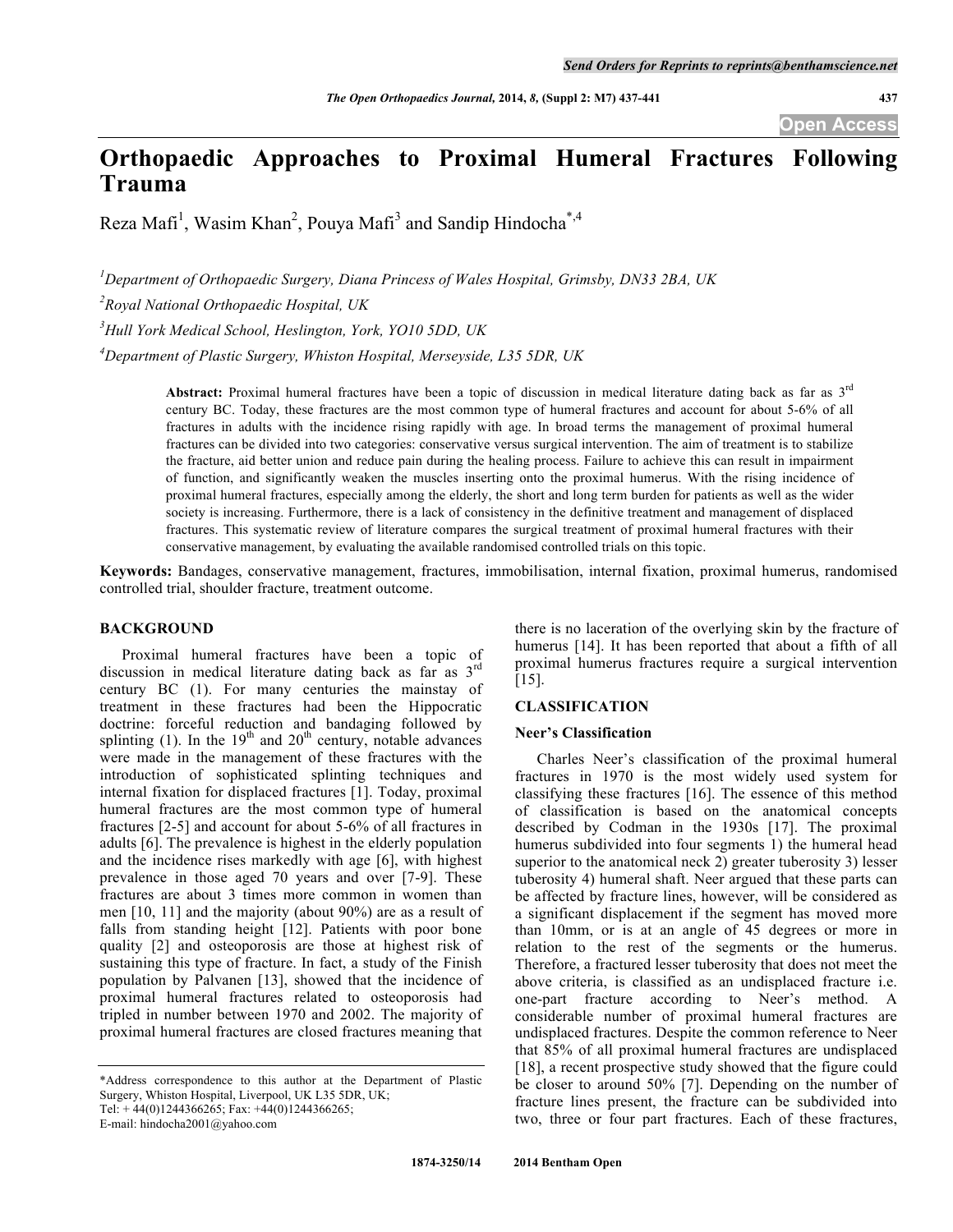whether displaced or undisplaced can be accompanied by an anterior or posterior gleno-humeral joint dislocation, however this has been shown to be associated with a low rate of inter and intra observer reliability [19]. At times even with sophisticated imaging techniques, it may be difficult to access the fracture pattern at first presentation. This classification is not correlated with the extent to which the humeral blood supply may be affected following a fracture.

## **AO Classification**

Muller in 1991, proposed another widely used classification method, the AO classification [20] which has been updated with the OTA association in 2007 [21]. Taking into account the importance of the blood supply this classification describes proximal humeral fractures in relation to the anatomical neck of the humerus i.e. distal or proximal. The blood supply of the proximal humerus resembles that of the proximal femur and can lead to avascular necrosis of the humeral head if compromised. The blood supply of the humeral head is mainly through the arcuate artery which comes from the ascending branch of anterior humeral circumflex artery. Its entrance into the humerus is marked by the intertubercular groove and branches off to supply the lesser and greater tuberosities and perfuses the entire epiphysis of the humeral head. If the arcuate artery was resected, the blood supply to the humeral head cannot be maintained through alternative routes such as the posterior humeral circumflex artery. This would lead to avascular necrosis. In this classification three different fracture types are introduced: Type A, B and C. Type A fractures are extra articular, unifocal, Type B extra articular bifocal and Type C intra articular [22].

## **Interventions**

In broad terms, the management of proximal humeral fractures can be divided into two categories: conservative versus surgical intervention. Conservative management of the proximal humeral fractures involves immobilisation of the arm followed by encouraging early mobilisation through exercise and physiotherapy. This approach is generally used for undisplaced fractures, stable fractures, minimally displaced fractures, and at times even for some displaced fractures. Surgical interventions, on the other hand, are reserved for more complicated, displaced and unstable fractures. These can be summed up as:

- External fixation
- Closed reduction and percutaneous pinning
- Open reduction and plating
- Open reduction and tension-band fixation
- Anterograde/ retrograde intermedullary nailing
- Hemiarthroplasty
- Total shoulder replacement

Close reduction is performed with either percutaneous pinning or K-wires. Hemiarthroplasty refers to replacement of humeral head in contrast to total shoulder replacement where both the humeral head and the glenoid are replaced using a procedure known as reverse polarity arthroplasty. In this approach the configuration of humeral head (ball) and

glenoid (socket) is reversed in that the glenoid is replaced by a ball and humeral head becomes the socket.

The management following surgical intervention involves immobilisation followed by exercise and physiotherapy.

## **The Benefit of Interventions**

The purpose of immobilisation is to stabilise the fracture, aid better union and reduce pain during the healing process. Failure to achieve fracture union can result in impairment of function, and significantly weaken the muscles inserting onto the proximal humerus. However there are risks associated with immobilisation, especially if it is done for an extended period of time, such as pain, stiffness and significant reduction in function. The post-operative management aims to reduce or even prevent these complications, through encouraging early use of the arm, together with gentle exercise and physiotherapy. Surgery aims to stabilise the fracture and allow restoration of the joint. Once the fracture has been reduced and is stable, this will allow earlier mobilisation of both the shoulder and elbow joints. This can in turn help reduce post-operative complications such as pain, stiffness, muscle weakness or reduced functional ability. It is important to realise that there are many factors that affect the surgical outcome of the proximal humeral fractures. Factors such as patient's age, bone quality, mobility and frailty determine the choice of intervention, length of rehabilitation and recovery time, both following trauma and further management.

## **The Purpose of this Review**

With the rising incidence of proximal humeral fractures, especially among the elderly, the short and long term burden for patients as well as the wider society is increasing [13]. Furthermore, there is lack of consistency in the definitive treatment and management of displaced fractures [23] and recovery [24]. The purpose of this review is to compare the available randomised controlled trials in the management of proximal humeral fractures, with the intension of finding evidence whether surgical intervention is preferred to conservative treatment.

#### **Methodology**

The randomised controlled trials were searched using the electronic databases Medline, CINAHL (EBSCO), ZETOC, PubMed, EMBASE, AMED, PREMEDLINE In-Process & Non-Indexed Citations (OvidSP), ASSIA (CSA Illumina), Conference Proceedings Citation Index: Science (ISI) on Web of Knowledge, PsycINFO (OvidSP), Science Citation Index (ISI) on Web of Knowledge, Social Sciences Citation Index (ISI) on Web of Knowledge and Cochrane Library (Wiley). The following keywords were used to cite relevant articles: fractures, proximal humerus, randomised controlled trial, internal fixation, conservative management, shoulder fracture, treatment outcome, immobilisation, bandages

All available randomise controlled trials comparing the surgical management of proximal humeral fractures with conservative non-surgical approach, were included in this review.

Studies were excluded which 1) did not include conservative management of proximal humeral fractures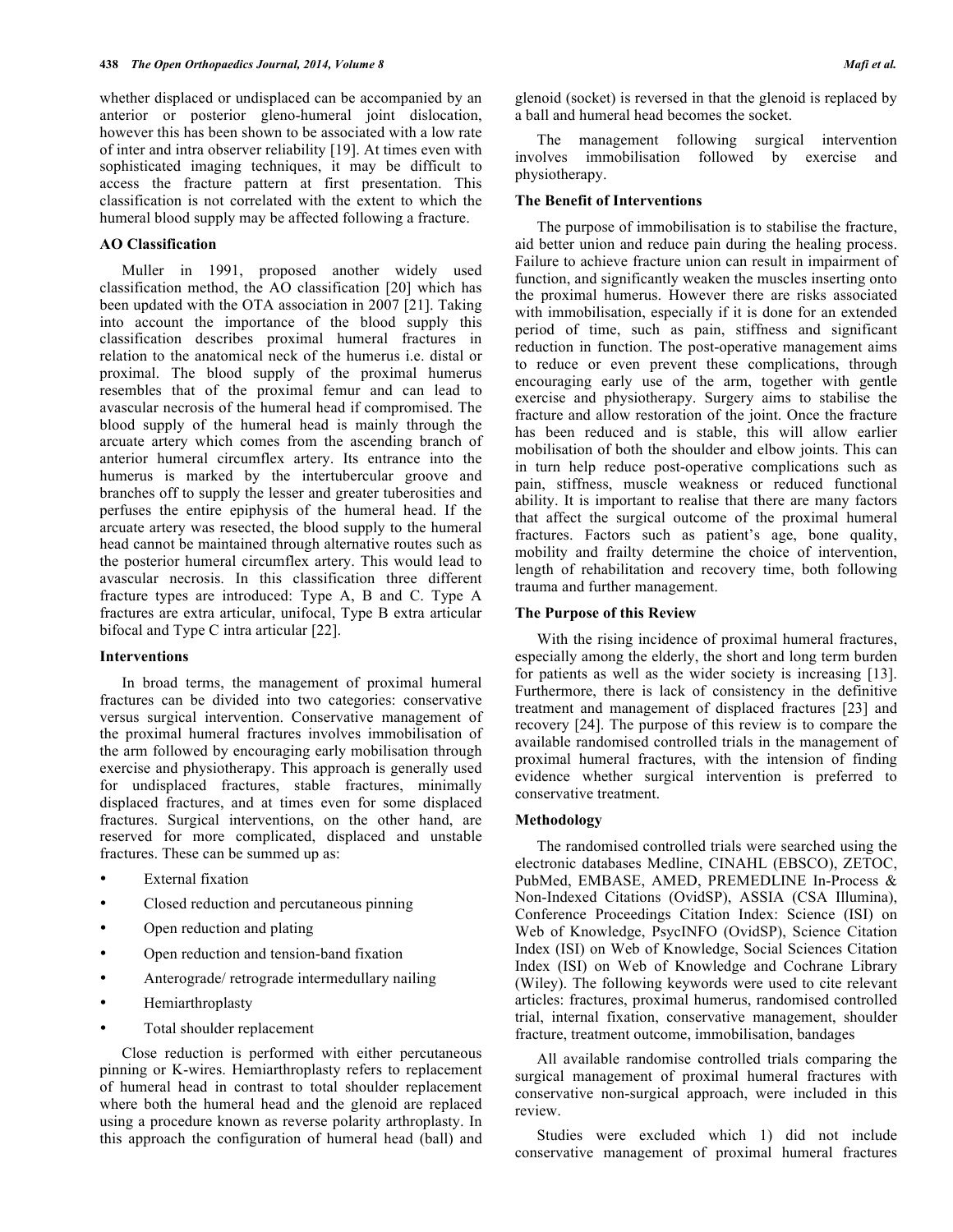2) did not comment on the functional outcome 3) were not randomise 4) were not available for free viewing. A total of 17 articles were reviewed. 6 articles were identified as relevant according to the inclusion criteria.

months follow up, they concluded that external fixation produced more favourable results in terms of regaining

## **RESULT**

| Author                | <b>Patient cohort</b>                                                                                           | <b>Intervention</b>                                                                                                              | Follow-up | <b>Relevant outcome</b>                                                                                                                                                         |
|-----------------------|-----------------------------------------------------------------------------------------------------------------|----------------------------------------------------------------------------------------------------------------------------------|-----------|---------------------------------------------------------------------------------------------------------------------------------------------------------------------------------|
| Stableforth 1984 [25] | Bristol. UK<br>32 patients with displaced 4-<br>part proximal humeral<br>fractures (Neer).                      | Hemi-arthroplasty versus<br>closed manipulation and<br>sling                                                                     | 6 months  | Dependent in activities of daily living<br>Range of motion (flexion, medial rotation,<br>lateral rotation)<br>Pain<br>Muscle strength (flexion, abduction, lateral<br>rotation) |
| Kristiansen 1988 [26] | Copenhagen, Denmark<br>30 patients with 31 displaced<br>2-, 3- and 4-part proximal<br>humeral fractures (Neer). | Percutaneous reduction<br>and external fixation<br>versus closed<br>manipulation and sling                                       | 2 years   | Quality of fracture reduction: good, fair,<br>poor<br>Functional overall score: excellent.<br>satisfactory, unsatisfactory, poor.                                               |
| Zyto 1997 [27]        | Stockholm, Sweden<br>40 patients with displaced 3- or<br>4-part fractures (Neer).                               | Internal fixation using<br>surgical tension band or<br>cerclage wiring versus<br>sling                                           | 50 months | Subjective assessment of function including<br>ability to carry 5 kg, sleep on injured side,<br>comb hair, perform personal hygiene                                             |
| Fjalestad 2010 [28]   | Oslo, Norway<br>50 patients with displaced<br>3-part and 4-part fractures                                       | Open reduction and<br>fixation with an<br>interlocking plate device<br>versus immobilisation<br>with modified Velpeau<br>bandage | 2 years   | Constant shoulder score<br>ASES questionnaire<br>Quality of life score<br>subsequent operation<br>Radiographic outcomes Health economic                                         |
| Olerud 2011a [29]     | Stockholm, Sweden<br>60 patients with displaced 3-<br>part proximal humeral<br>fractures                        | open reduction and<br>fixation with a PHILOS<br>plate versus conservative<br>treatment with<br>immobilisation in a sling         | 2 years   | Constant shoulder score<br>DASH [Disabilities of the Arm, Shoulder<br>and Hand) questionnaire Quality of life<br>score: EO-5D                                                   |
| Olerud 2011b [30]     | Stockholm, Sweden<br>55 patients with displaced 4-<br>part proximal humeral<br>fractures                        | Hemiarthroplasty<br>versus conservative<br>treatment with arm<br>immobilisation<br>in a sling                                    | 2 years   | Constant shoulder score (both shoulders)<br>DASH questionnaire<br>Quality of life score: EQ-5D                                                                                  |

## **DISCUSSION**

Fjalstadt [28] included 50 patients aged 60 years and over with severe displaced 3- and 4-part fracture. 25 patients were randomly allocated to conservative treatment and the other 25 had angular stable interlocking implants. They reported that at 12 months follow up there was no significant difference in the QALYs between the two groups (mean difference in number of QALYs = 0.027 Confidence Interval  $(CI) = -0.025, 0.078$ .

However, there are several limitations associated with this trial, the first being the short follow up period. There are however several limitations associated with this trial. The first is the short follow up period. It is important to assess long term follow up to obtain thorough results in relation to the effect of treatment [31]. Although it has been reported that 12 month follow up is adequate in assessing the outcome of ORIF approach [32], it should be noted that the possible development of avascular necrosis of humeral head is likely to impact QALYs. Another limitation of this study is the small sample size.

Kristiansen [26] compared the functional outcome and quality of fracture reduction in 30 patients, with 31 displaced 2-, 3-, and 4-part proximal humeral fracture. The two

function, safer healing and better reduction. The quality of reduction was judged by post-operative radiography. Functional results were assessed as being excellent, satisfactory, unsatisfactory or poor according to Neer [16] scoring system, although they excluded the anatomical score.

Zyto [27] randomised 40 patients with a mean age of 74 years into two different intervention arms, comparing conservative treatment with tension-band osteosynthesis. All patients had displaced 3- or 4-part fracture of proximal humerus. They reported that the optimal functional ability was regained within the first 12 months, although the follow up period of the participants lasted up to 5 years. The main complications noted were among the surgical cohort. Despite the improved positioning and reduction in the patients treated surgically, the functional outcome as measured by the subjective assessment of function at 12 months and at final follow up was not different between the two groups.

Stableforth [25] randomly allocated a total of 32 participants with 4-part fracture into either hemoarthroplasty intervention or closed manipulation and sling. The surgical group made a better functional recovery. This was assessed by being independent for activities of daily living at 6 months, pain score and power in flexion,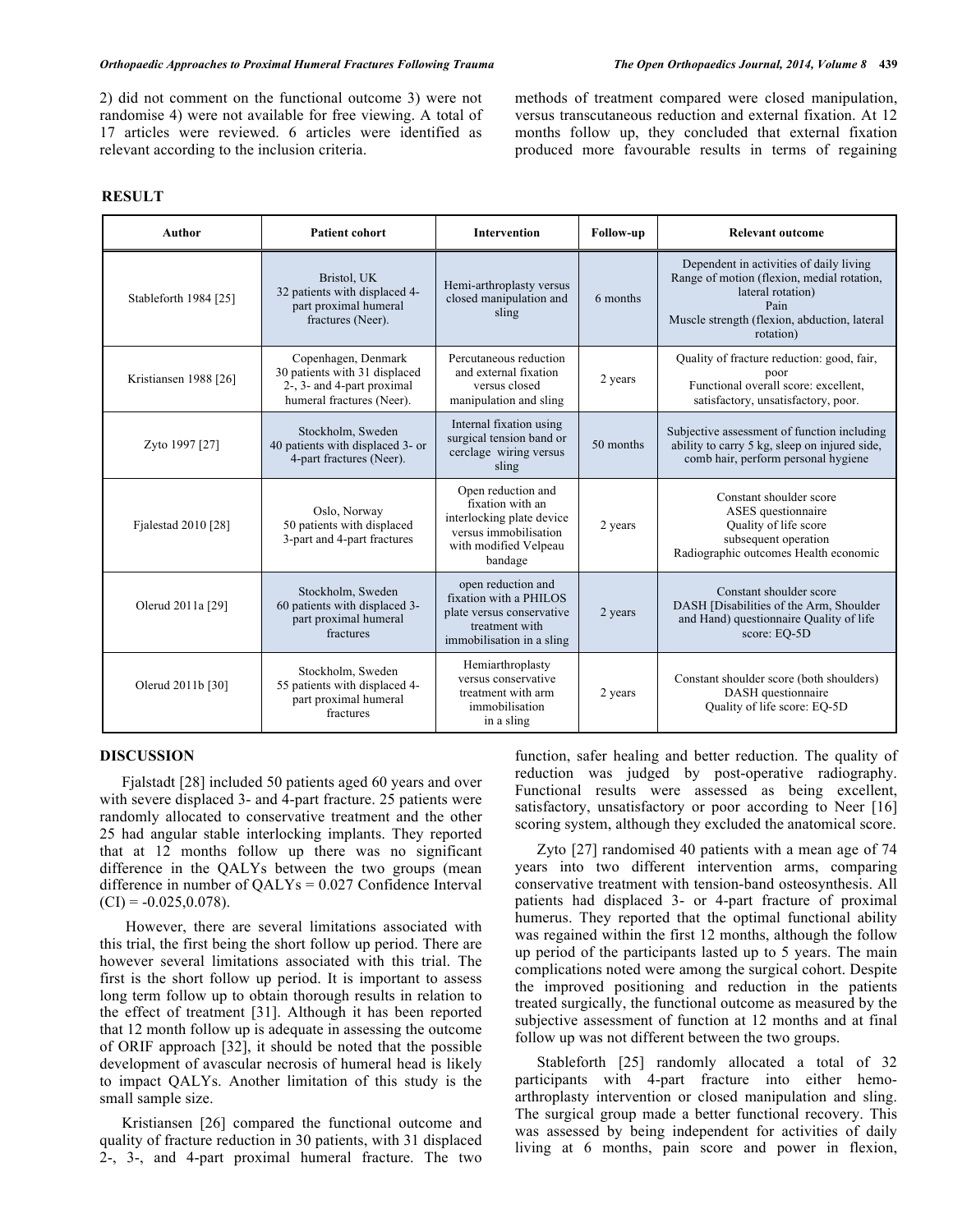abduction and lateral rotation. The hemi-arthroplasty group scored higher in all categories, although there is no statistical analysis showing that the difference in the functional outcome between the two groups is actually significant. He concluded that the closed manipulation did not result in a satisfactory outcome due to the severe soft tissue injury associated with the fractures and the detachment of the humeral head.

Olerud *et al*. [29] in their study of 60 participants with displaced 3-part fracture, included patients sustaining lowenergy trauma with no history of previous shoulder problems. Furthermore, all participants were living independently and were not institutionalised prior to sustaining the fracture. They found that the functional outcome according to DASH and HRQol was better in the locking plate group compared to the non-surgical group. Despite this, 13% of the surgical patients had some form of severe complication which required a major re-operation. In addition to these, 17% of the locking plate patients required a second intervention in form of a minor surgical operation. They concluded that considering the risk of the surgical intervention, conservative treatment is probably the treatment of choice for the majority of elderly patients with lower functional demands. They report a potential limitation of their study being the lack of power in the comparison of randomised groups. There is also an element of recall bias due to the fact that the interpretation of quality of life data, is based on the participants' ability to recall their health state prior to sustaining the fracture.

Olerud *et al*. [30] reported on the outcome of their 2 year randomised controlled trial of 55 participants with displaced 4-part fracture of the proximal humerus, treated with either conservatively or with hemi-arthroplasty. At 2 year followup the health-related quality of life according to the EQ-5D was significantly better in the Hemi-arthroplasty group. The results of DASH and pain assessment score were both in favour of hemi-arthroplasty. There was no difference in the range of motion between the groups.

## **CONCLUSION**

Overall due to the mixed outcomes reported in the randomised controlled studies included in this systematic review of literature, it is hard to draw a clear cut conclusion as to which intervention is most favourable, for the treatment of proximal humeral fractures. These trials are small in terms of patient cohort and follow up period. We have concluded that there is lack of adequate evidence to suggest that surgical intervention is preferable to conservative treatment of proximal humeral fractures.

## **CONFLICT OF INTEREST**

The authors confirm that this article content has no conflict of interest.

#### **ACKNOWLEDGEMENTS**

Declared none.

## **REFERENCES**

[1] Brorson S. Management of proximal humeral fractures in the nineteenth century: an historical review of preradiographic sources. Clin Orthop Relat Res 2011; 469(4): 1197-206.

- [2] Aaron D, Shatsky J, Paredes JC, Jiang C, Parsons BO, Flatow EL. Proximal humeral fractures: internal fixation. J Bone Joint Surg Am 2012; 94(24): 2280-8.
- [3] Robinson CM, Amin AK, Godley KC, Murray IR, White TO. Modern perspectives of open reduction and plate fixation of proximal humerus fractures. J Orthop Trauma 2011; 25(10): 618- 29.
- [4] Murray IR, Amin AK, White TO, Robinson CM. Proximal humeral fractures: current concepts in classification, treatment and outcomes. J Bone Joint Surg Br 2011; 93(1): 1-11.
- [5] Egol KA, Koval KJ, Zuckerman JD. Handbook of Fractures. 4 ed. Philadelphia: Wolters Kluwer/Lippincott Williams, 2010.
- [6] Court-Brown CM, Caesar B. Epidemiology of adult fractures: A review. Injury 2006; 37(8): 691-7.
- [7] Court-Brown CM, Garg A, McQueen MM. The epidemiology of proximal humeral fractures. Acta Orthop Scand 2001; 72(4): 365- 71.
- [8] Kannus P, Palvanen M, Niemi S, Parkkari J, Jarvinen M, Vuori I. Osteoporotic fractures of the proximal humerus in elderly Finnish persons: sharp increase in 1970-1998 and alarming projections for the new millennium. Acta Orthop Scand 2000; 71(5): 465-70.
- [9] Bengner U, Johnell O, Redlund-Johnell I. Changes in the incidence of fracture of the upper end of the humerus during a 30-year period. A study of 2125 fractures. Clin Orthop Relat Res 1988(231): 179- 82.
- [10] Resch H. Proximal humeral fractures: current controversies. J Shoulder Elbow Surg 2011; 20(5): 827-32.
- [11] Lind T, Kroner K, Jensen J. The epidemiology of fractures of the proximal humerus. Arch Orthop Trauma Surg 1989; 108(5): 285-7.
- [12] Horak J, Nilsson BE. Epidemiology of fracture of the upper end of the humerus. Clin Orthop Relat Res 1975; (112): 250-3.
- [13] Alvanen M, Kannus P, Niemi S, Parkkari J. Update in the epidemiology of proximal humeral fractures. Clin Orthop Relat Res 2006; 442: 87-92.
- [14] Handoll HH, Ollivere BJ, Rollins KE. Interventions for treating proximal humeral fractures in adults. Cochrane Database Syst Rev 2012; 12: Cd000434.
- [15] Maravic M, Le Bihan C, Landais P, Fardellone P. Incidence and cost of osteoporotic fractures in France during 2001. A methodological approach by the national hospital database. Osteoporos Int 2005; 16(12): 1475-80.
- [16] Neer CS, 2<sup>nd</sup>. Displaced proximal humeral fractures. I. Classification and evaluation. J Bone Joint Surg Am 1970; 52(6): 1077-89.
- [17] Codman A. The Shoulder. Boston, Massachusetts: Thomas Todd; 1934.
- [18] Koval KJ, Gallagher MA, Marsicano JG, Cuomo F, McShinawy A, Zuckerman JD. Functional outcome after minimally displaced fractures of the proximal part of the humerus. J Bone Joint Surg Am 1997; 79(2): 203-7.
- [19] Sidor ML, Zuckerman JD, Lyon T, Koval K, Cuomo F, Schoenberg N. The Neer classification system for proximal humeral fractures. An assessment of interobserver reliability and intraobserver reproducibility. J Bone Joint Surg Am 1993; 75(12): 1745-50.
- [20] Muller ME, Allgöwer M, Schneider R, Willenegger H. Manual of internal fixation: techniques recommended by the AO-ASIF Group. 3<sup>rd</sup> ed. Berlin: Springer-Verlag 1991.
- [21] Marsh JL, Slongo TF, Agel J, *et al*. Fracture and dislocation classification compendium-2007: Orthopaedic Trauma Association classification, database and outcomes committee. J Orthop Trauma 2007; 21(10 Suppl): S1-133.
- [22] Robinson BC, Athwal GS, Sanchez-Sotelo J, Rispoli DM. Classification and imaging of proximal humerus fractures. Orthop Clin North Am 2008; 39(4): 393-403.
- [23] Guy P, Slobogean GP, McCormack RG. Treatment preferences for displaced three- and four-part proximal humerus fractures. J Orthop Trauma 2010; 24(4): 250-4.
- [24] Hodgson S. Proximal humerus fracture rehabilitation. Clin Orthop Relat Res 2006; 442: 131-8.
- [25] Stableforth PG. Four-part fractures of the neck of the humerus. J Bone Joint Surg Br 1984; 66(1): 104-8.
- [26] Kristiansen B, Kofoed H. Transcutaneous reduction and external fixation of displaced fractures of the proximal humerus. A controlled clinical trial. J Bone Joint Surg Br 1988; 70(5): 821-4.